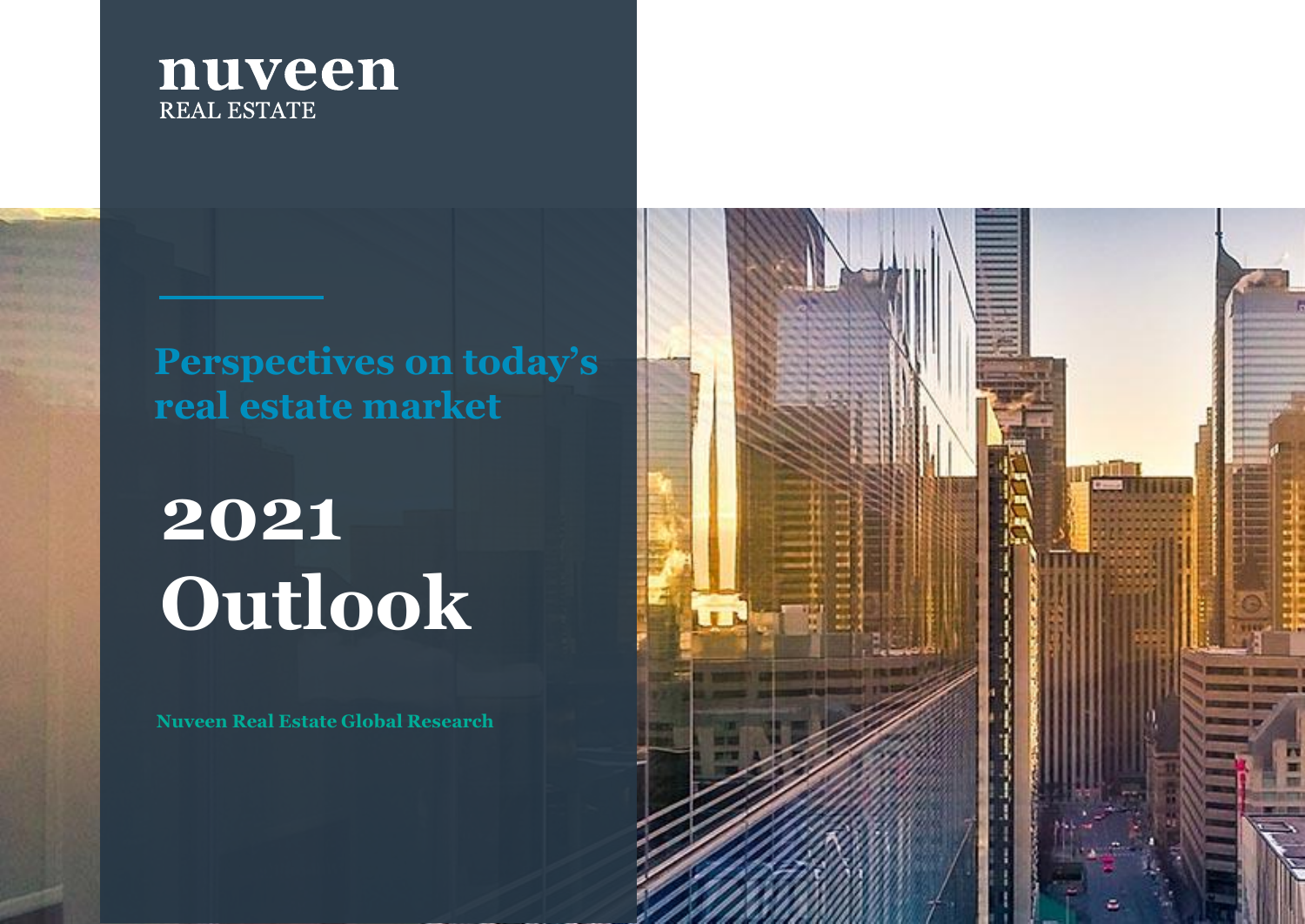### **2021 Outlook**

Our real estate team believes the current market offers opportunity for strategic allocation of private real estate for long-term investment benefit. We also see themes taking shape that will impact the opportunity throughout 2021:

#### **Sector themes**

- Alternative sectors are set to outperform traditional sectors
- Selectivity is key in traditional sectors

#### **Rethinking urban centres and suburban life**

- Strong conviction: U.S. sees demographic shifts in favour of suburbia, sunbelt cities and home working
- Subtle changes in Europe as culture, language, planning and transport support urban locations and Northern European living
- Large coastal U.S. cities are most at risk from home working; demographically older commuter cities are more exposed in Europe, while we are convinced that the office is unlikely to lose allure in Asian cities

#### **Capital flows convictions**

- Global central banks policies will remain very supportive for real estate flows and values
- We are set to see a sector rotation in the U.S., Europe and Asia

OPINION PIECE. PLEASE SEE IMPORTANT DISCLOSURES IN THE ENDNOTES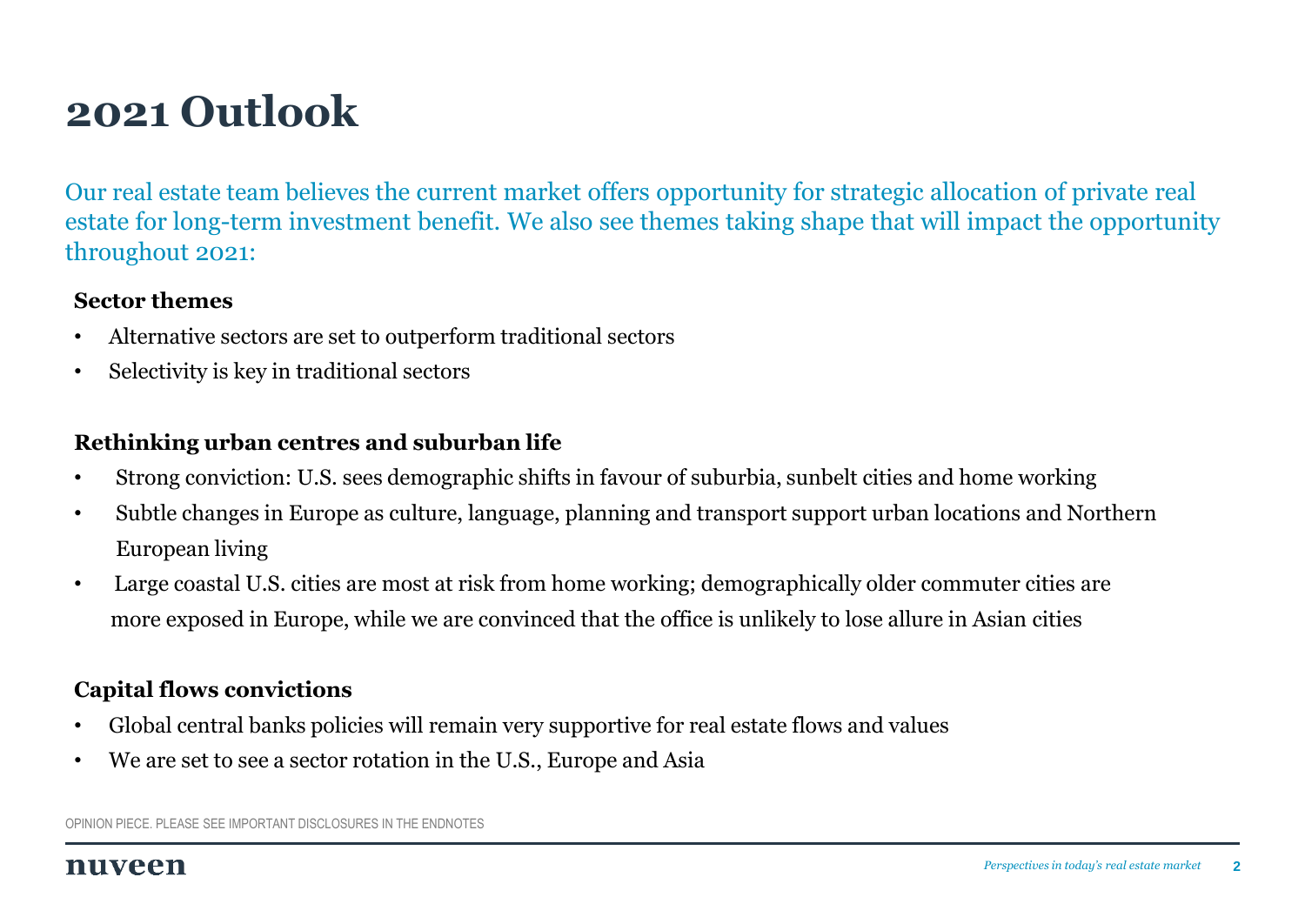### **Global real estate outlook**

|             | Overall | Retail | Industrial/<br><b>Logistics</b> | <b>Residential/</b><br><b>Multifamily</b> | <b>Office</b> | <b>RE Debt</b> |
|-------------|---------|--------|---------------------------------|-------------------------------------------|---------------|----------------|
| U.S.        |         |        |                                 |                                           |               |                |
| Canada      |         |        |                                 |                                           |               |                |
| U.K.        |         |        |                                 |                                           |               |                |
| France      |         |        |                                 |                                           |               |                |
| Germany     |         |        |                                 |                                           |               |                |
| Spain       |         |        |                                 |                                           |               |                |
| Australia   |         |        |                                 |                                           |               |                |
| China       |         |        |                                 |                                           |               |                |
| Japan       |         |        |                                 |                                           |               |                |
| South Korea |         |        |                                 |                                           |               |                |

Source: Nuveen Real Estate

Negative  $-\overbrace{ }$  Neutral  $-\overbrace{ }$  Positive

OPINION PIECE. PLEASE SEE IMPORTANT DISCLOSURES IN THE ENDNOTES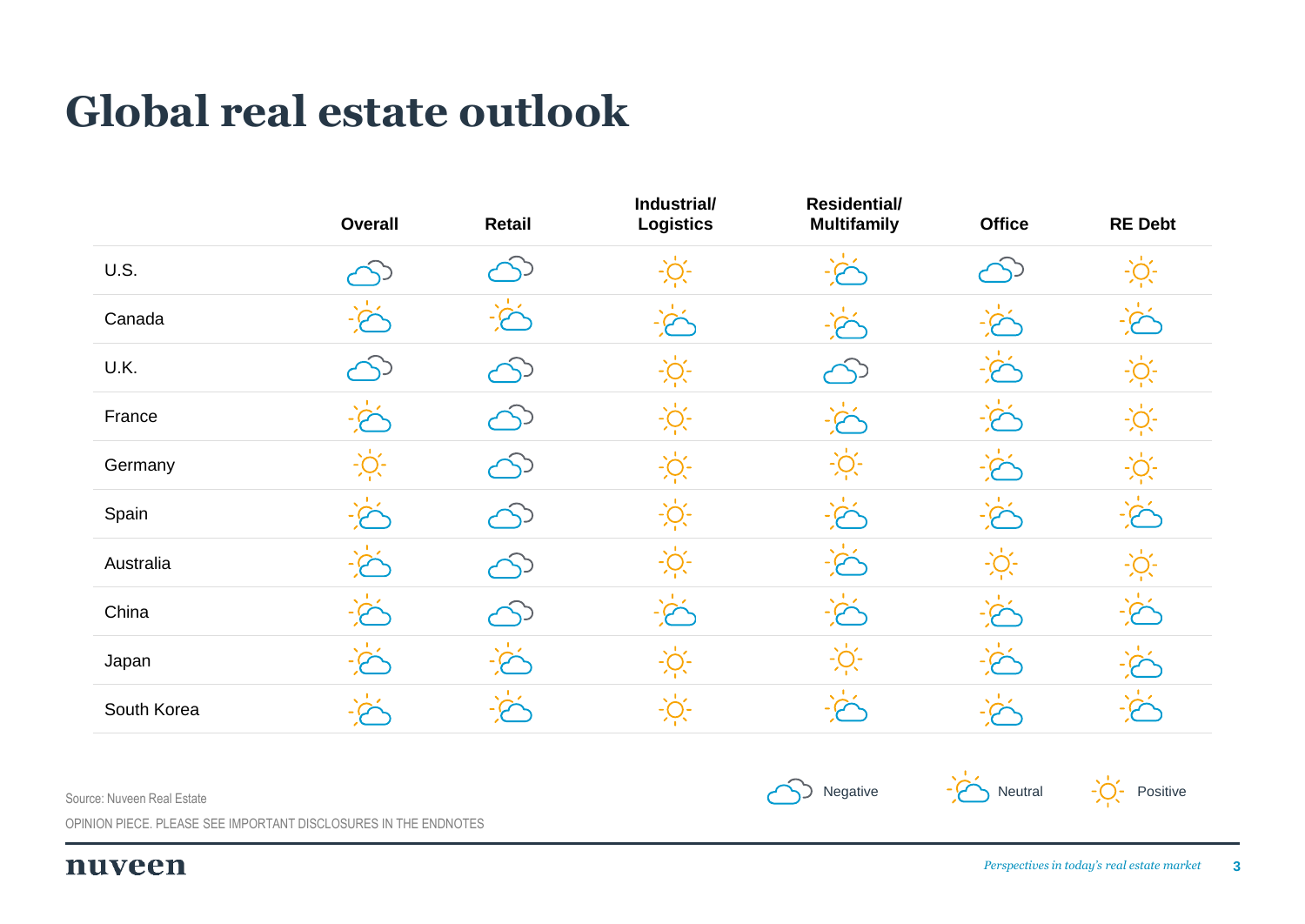## **Why now for real estate? Accelerating opportunity**

The pandemic has not caused a paradigm shift for real estate, rather it has accelerated already-present underlying trends. Currently signs of a recovery are beginning, which makes the opportunity to invest in real estate timely.

#### **Commercial Property Price Index (CPPI)**



Source: Green Street, 01 OCT 2020

OPINION PIECE. PLEASE SEE IMPORTANT DISCLOSURES IN THE ENDNOTES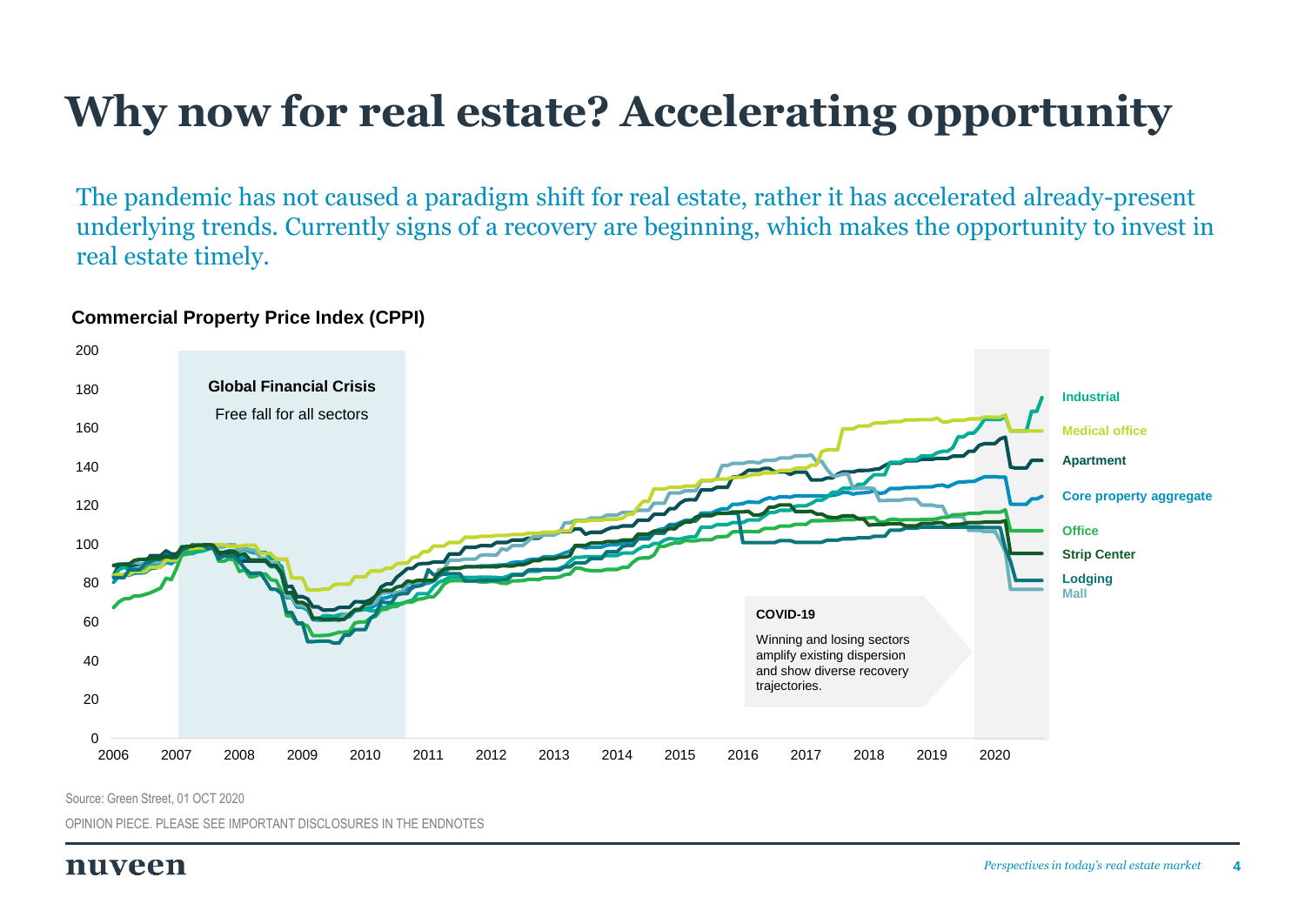### **Why now for real estate?**

#### Stable, high yields and strong value

#### **Real estate yields are strong**



Baa Rated Long Term Bond Yield — Nominal Cap Rate

#### Commercial real estate may provide investors with tax-efficient **stable yields** due to the long term nature of leases. These yields are currently historically **high relative to bonds**.

#### **Strong relative value: Real Estate Cap Rate / U.S. Treasury**



The current spread between direct real estate cap rates and U.S. Treasuries is well above the historic average, signaling real estate's strong relative value.

Source Real estate vields are strong: Green Street; Nominal Cap Rate of Major Sectors. "Major Sectors" is the equal-weighted average of the asset-weighted averages for the five major property sectors (Apartment, Industrial and Strip Center). 01 NOV 2020 Source: Strong relative value: U.S. Board of Governors of the Federal Reserve System. 30 SEP 2020

OPINION PIECE. PLEASE SEE IMPORTANT DISCLOSURES IN THE ENDNOTES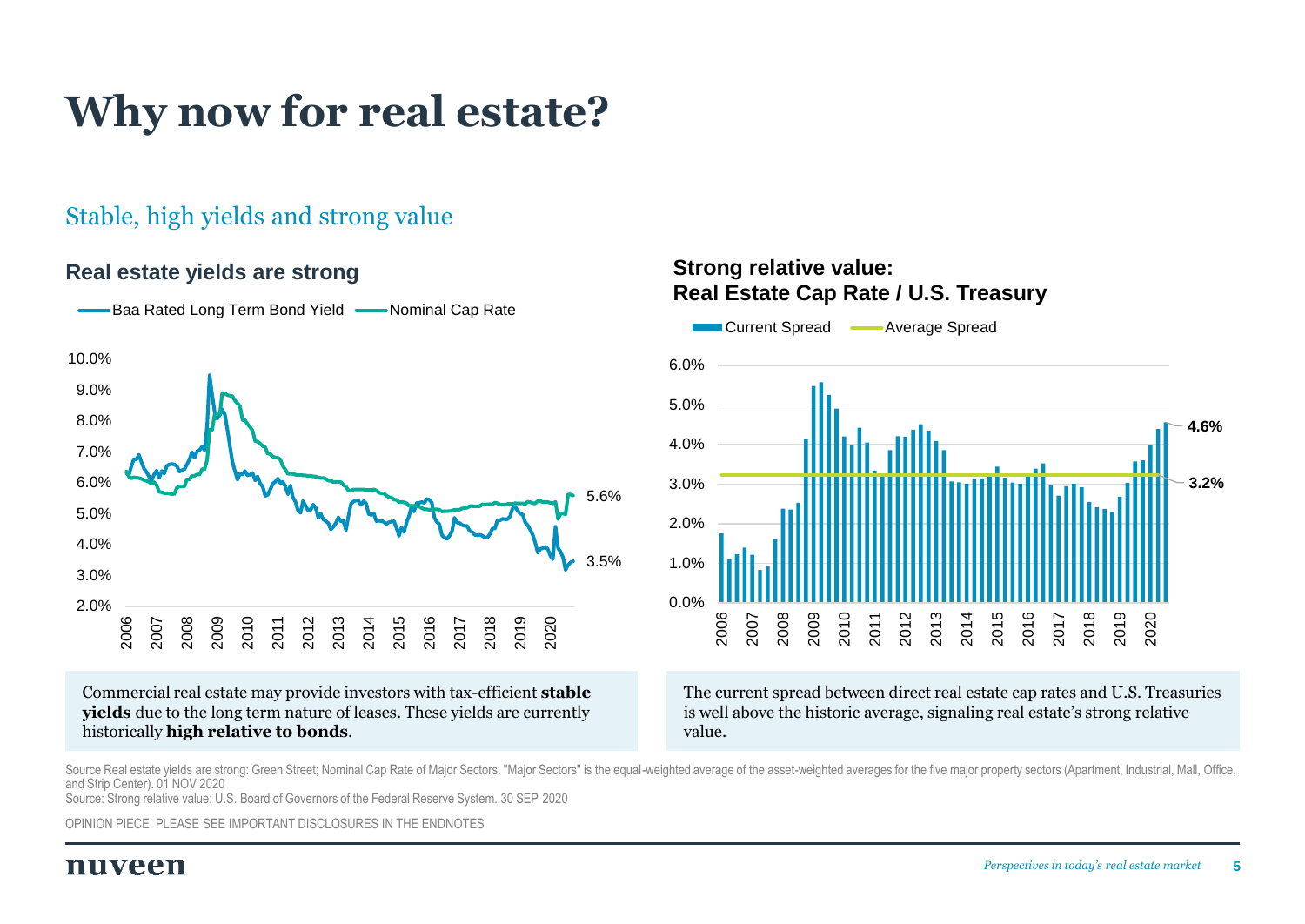## **Sector rotation accelerates**

OPINION PIECE. PLEASE SEE IMPORTANT DISCLOSURES IN THE ENDNOTES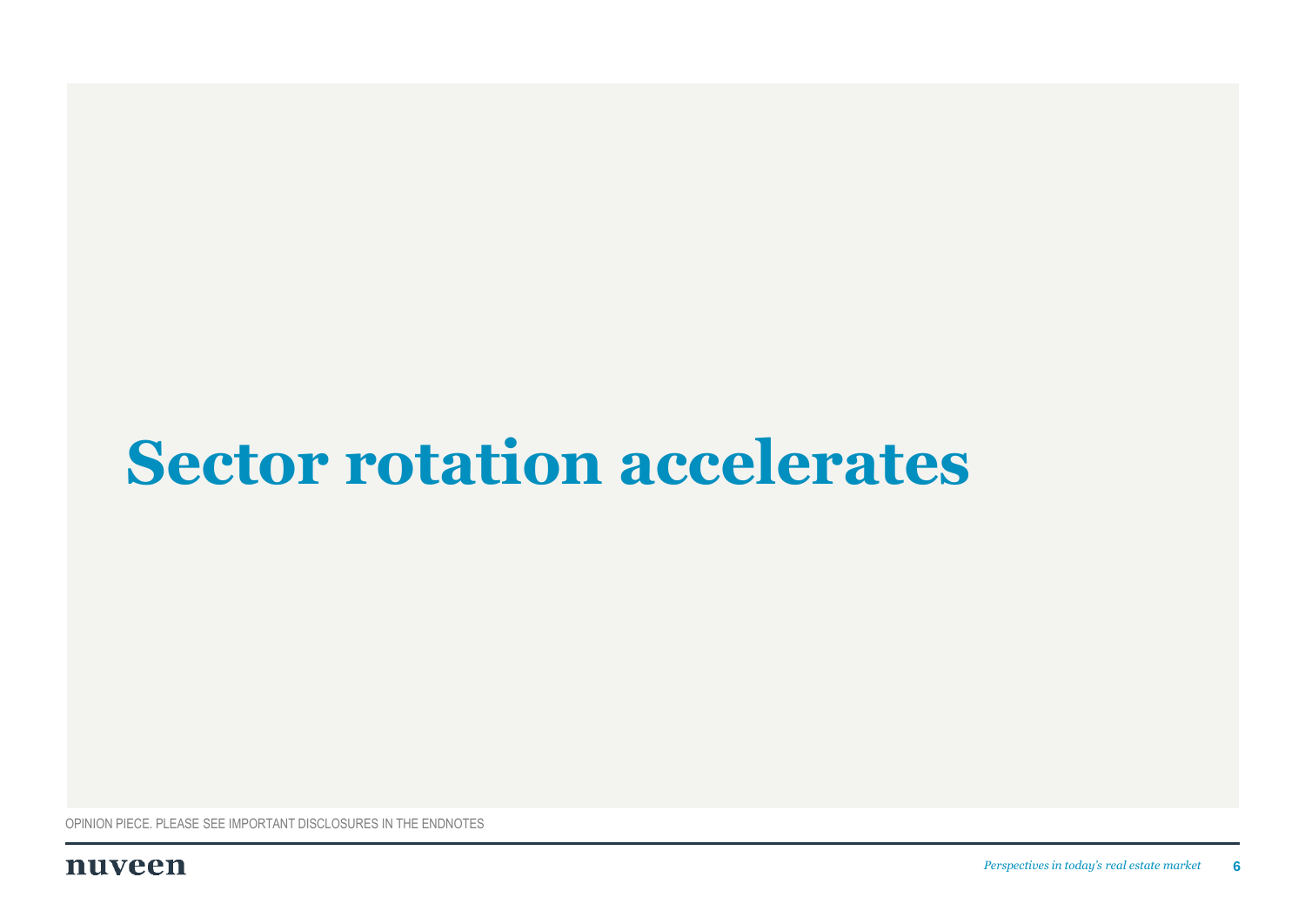## **Real estate headwinds and tailwinds**

When will I see you again?

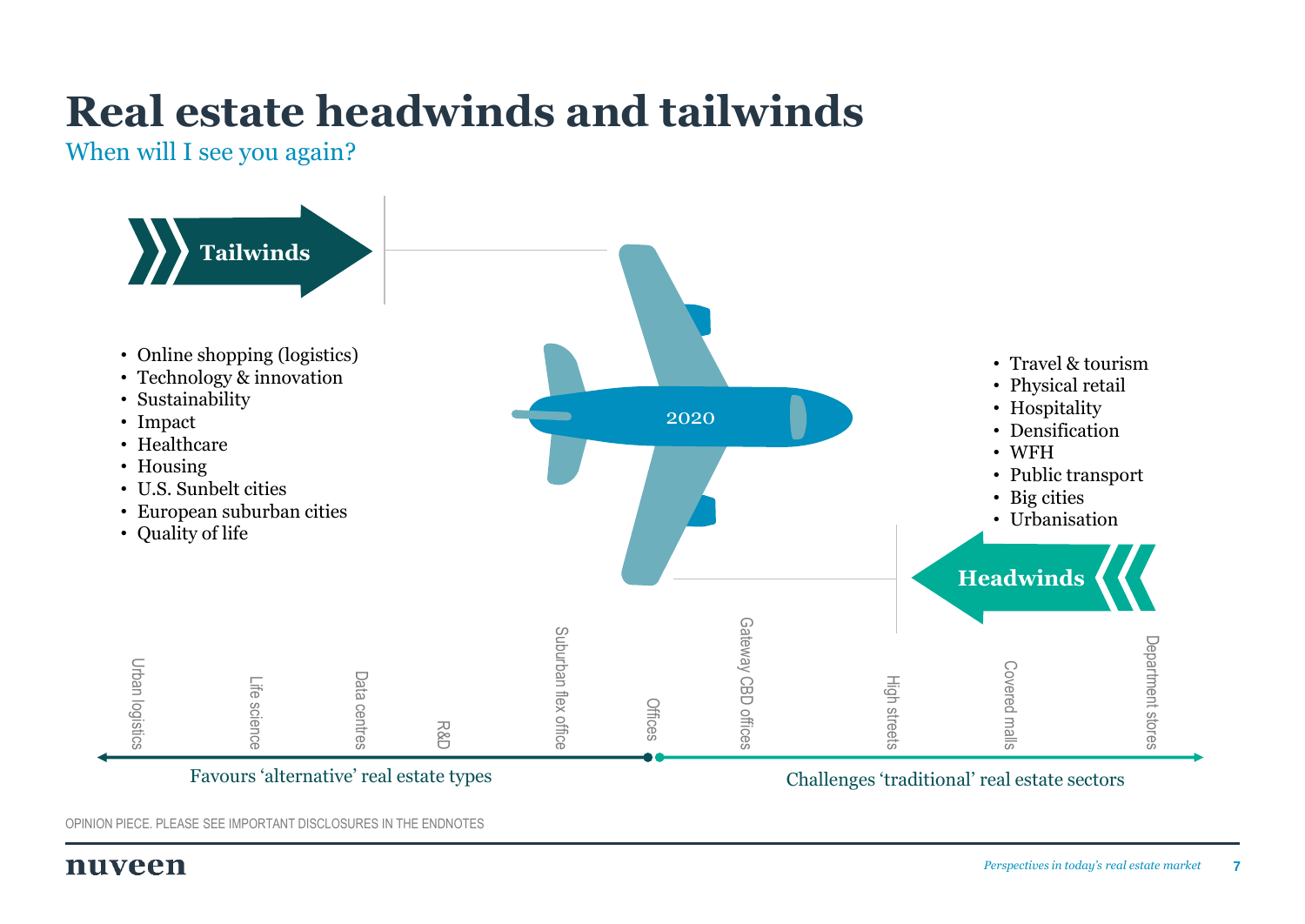### **The future of real estate evolving towards alternatives**

#### What is alternative real estate?



#### **Current real estate exposure** *Representative real estate portfolio in 2030*



In a decade, **Alternatives** will make up

more than **50%** of a real estate portfolio

### Current exposure to **Alternatives** in real estate portfolios is **~12%**

Source: NCREIF, 30 Sep 2020 \*Note: Alternative sectors market value NPI Plus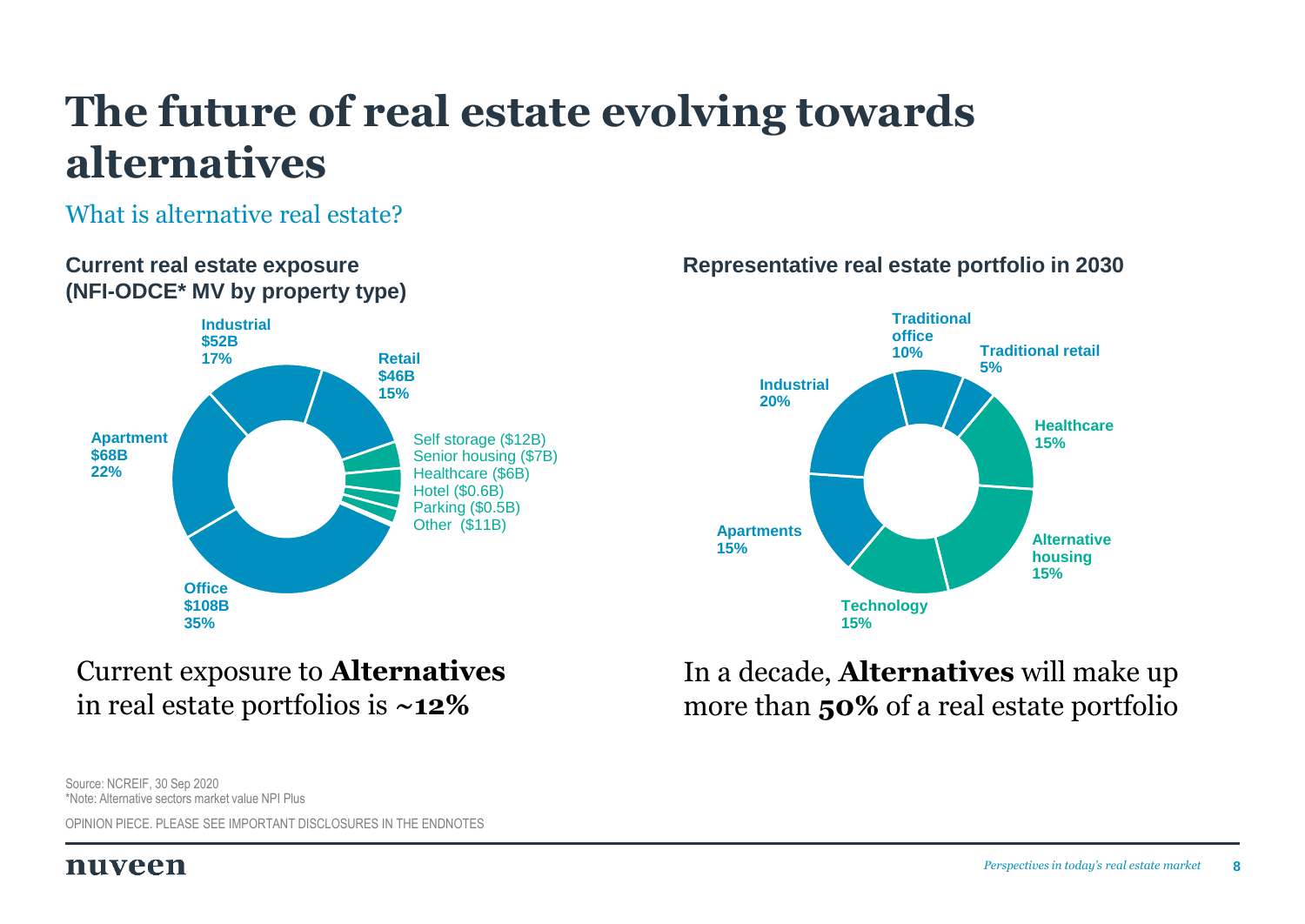## **Risks and opportunities following COVID-19**

The pandemic has accelerated a number of trends: online shopping, migrating to the sunbelt and remote working. These trends and others will impact the real estate market around the world and present both risks and opportunities:

#### Opportunities and the contract of the Biggest risks

- Repriced urban apartments
- Warehouses provide attractive returns even with low cap rates due to strong ecommerce driven tailwinds
- Alternatives offer strong relative value in the near term despite capital flowing to those sectors
- Suburban, sunbelt markets offer widespread real estate opportunity driven by migration
- Retail net lease, grocery anchored and strips, necessity-oriented retail, may offer value once they have repriced, particularly in the aforementioned suburban and sunbelt markets
- Repriced smaller office that can be retrofitted into the office of the future

- Apartment values in near term are too aggressive as rents fall
- Biggest risk for warehouse could be supply chains shifting out of China, reducing west coast warehouse demand
- Office values to fall and permanently reset lower due to lower demand from work from home
- Student housing headwinds accelerate
- Retail woes to continue for next several years as retailers file for bankruptcy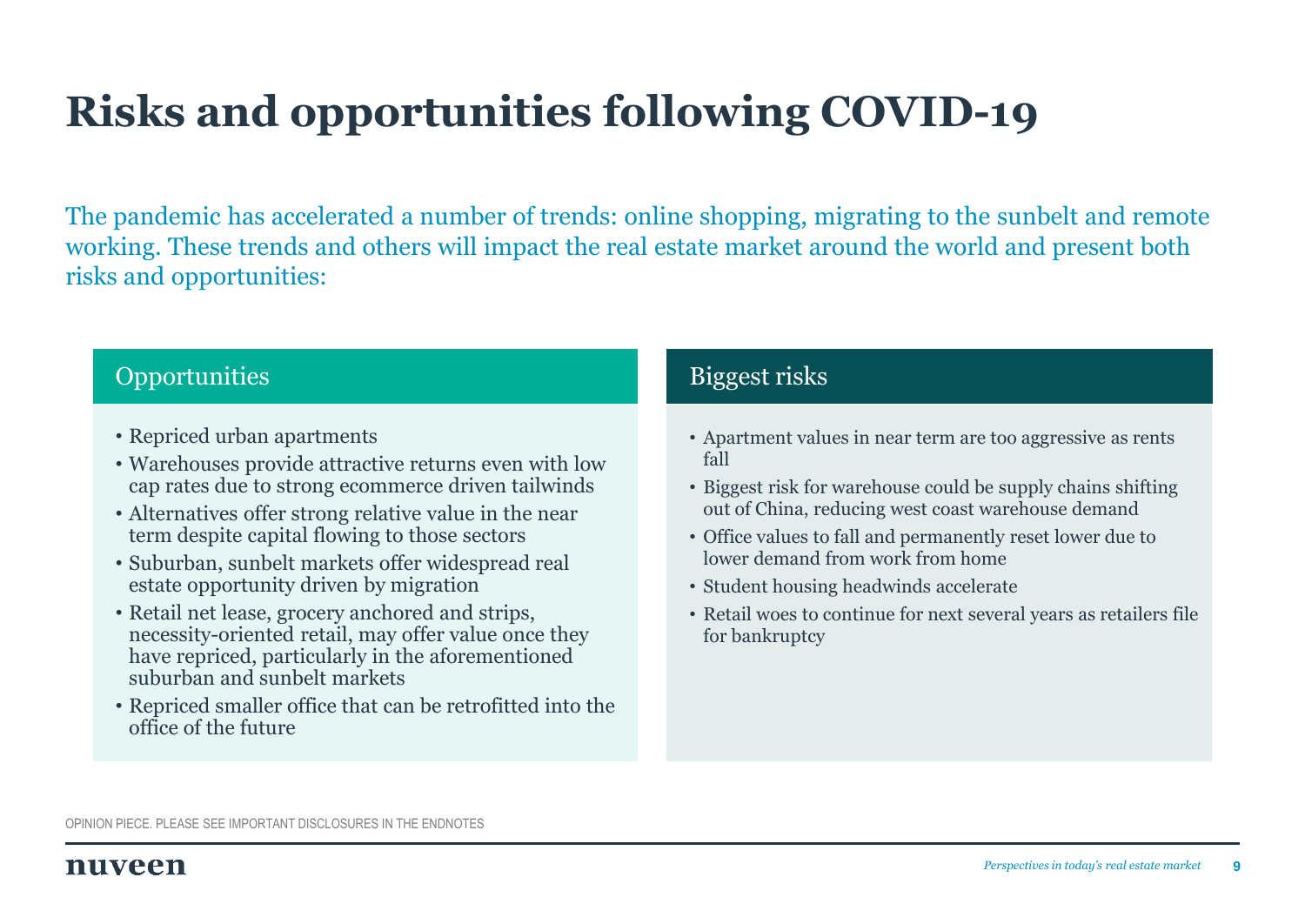## **Rethinking urban centers and suburban life**

OPINION PIECE. PLEASE SEE IMPORTANT DISCLOSURES IN THE ENDNOTES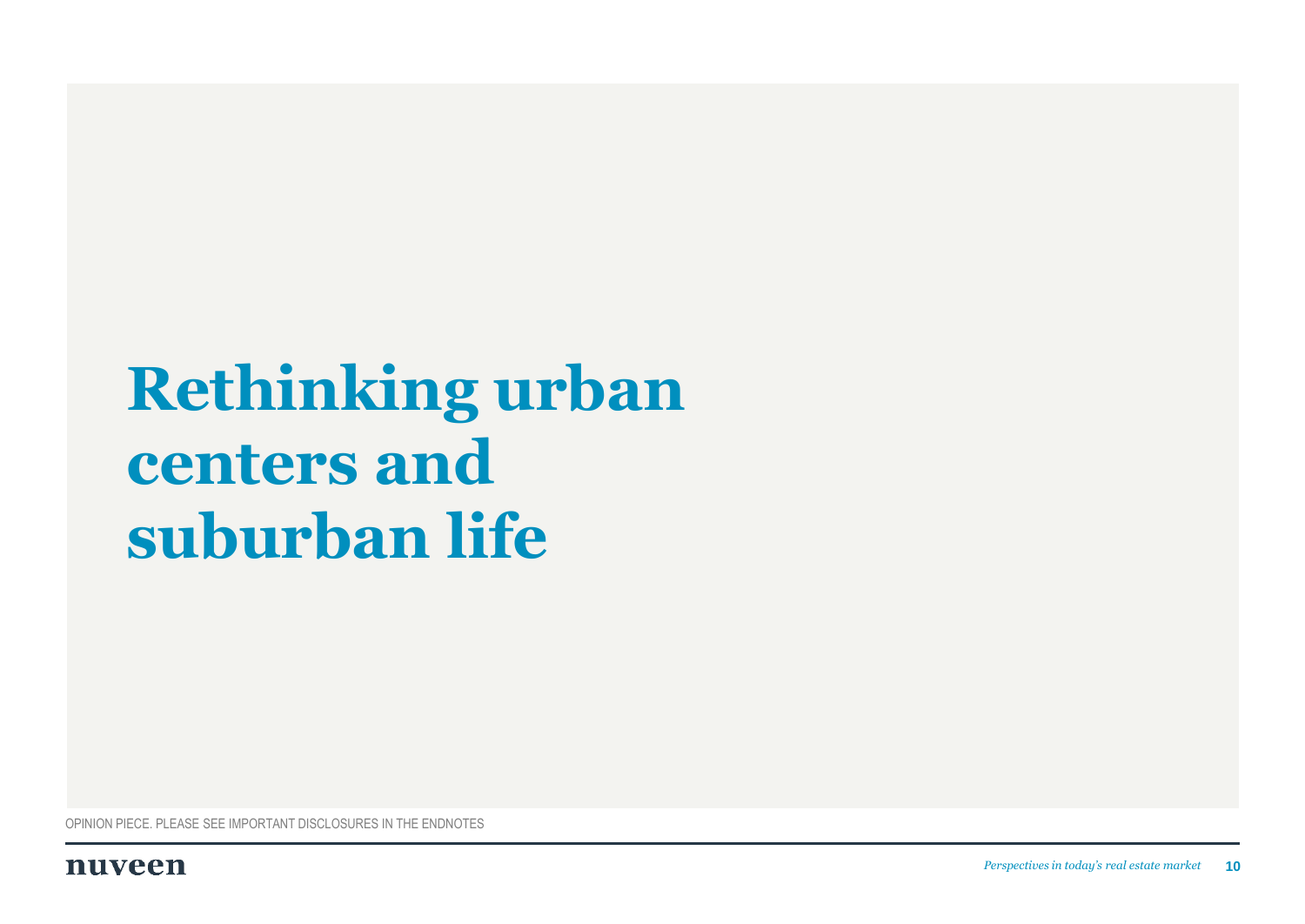### **COVID-19 to accelerate movement to sunbelt markets**

In the U.S. the trend toward the sunbelt cities has long been in place, but the pace was accelerated by Covid-19. This shift will have implications for real estate values in many sectors.

| 5-yr forward population growth (2020-2025 p.a.)                                                                                                                                                                                                                                                                                                                                                        | <b>Population Growth</b><br>('20-'25) by Region |                                  |
|--------------------------------------------------------------------------------------------------------------------------------------------------------------------------------------------------------------------------------------------------------------------------------------------------------------------------------------------------------------------------------------------------------|-------------------------------------------------|----------------------------------|
| ■ Midwest ■ West Coast<br>■ Sunbelt<br>■Northeast                                                                                                                                                                                                                                                                                                                                                      | Sunbelt                                         | 1.2% p.a.                        |
| 2.5%                                                                                                                                                                                                                                                                                                                                                                                                   | <b>West Coast</b>                               | $0.8\%$ p.a.                     |
|                                                                                                                                                                                                                                                                                                                                                                                                        | Midwest                                         | 0.7% p.a.                        |
|                                                                                                                                                                                                                                                                                                                                                                                                        | Northeast                                       | $0.5%$ p.a.                      |
| 2.0%                                                                                                                                                                                                                                                                                                                                                                                                   | <b>U.S.</b>                                     | $0.7%$ p.a.                      |
| 1.5%<br>1.0%<br>0.5%<br>0.0%                                                                                                                                                                                                                                                                                                                                                                           |                                                 |                                  |
| Countable Participes<br>For the younger of Datard<br>Miami<br>Cincinnais<br><b>US vstr ads assets</b><br>Portland<br>Washington DC<br>Phentipse drie<br>Seattle cyclids<br>Atlanta<br>Riverside Tripa<br>Indianapolis<br>Mirneagoils<br>Sacramento<br>Orange Douted<br>Dailas<br>Lagen Artonio<br>Nashijile<br>Jacksonville<br>San Francisco<br><b>Housion</b><br>Progrit<br>Charlote<br>Sattlake City | Los Argaitinore<br>Book of top of our           | Cleveland<br>New York Pittsburgh |

Source: StratoDem Analytics, October 2020 Note: Top 45 MSAs. Region averages within top 45 MSAs.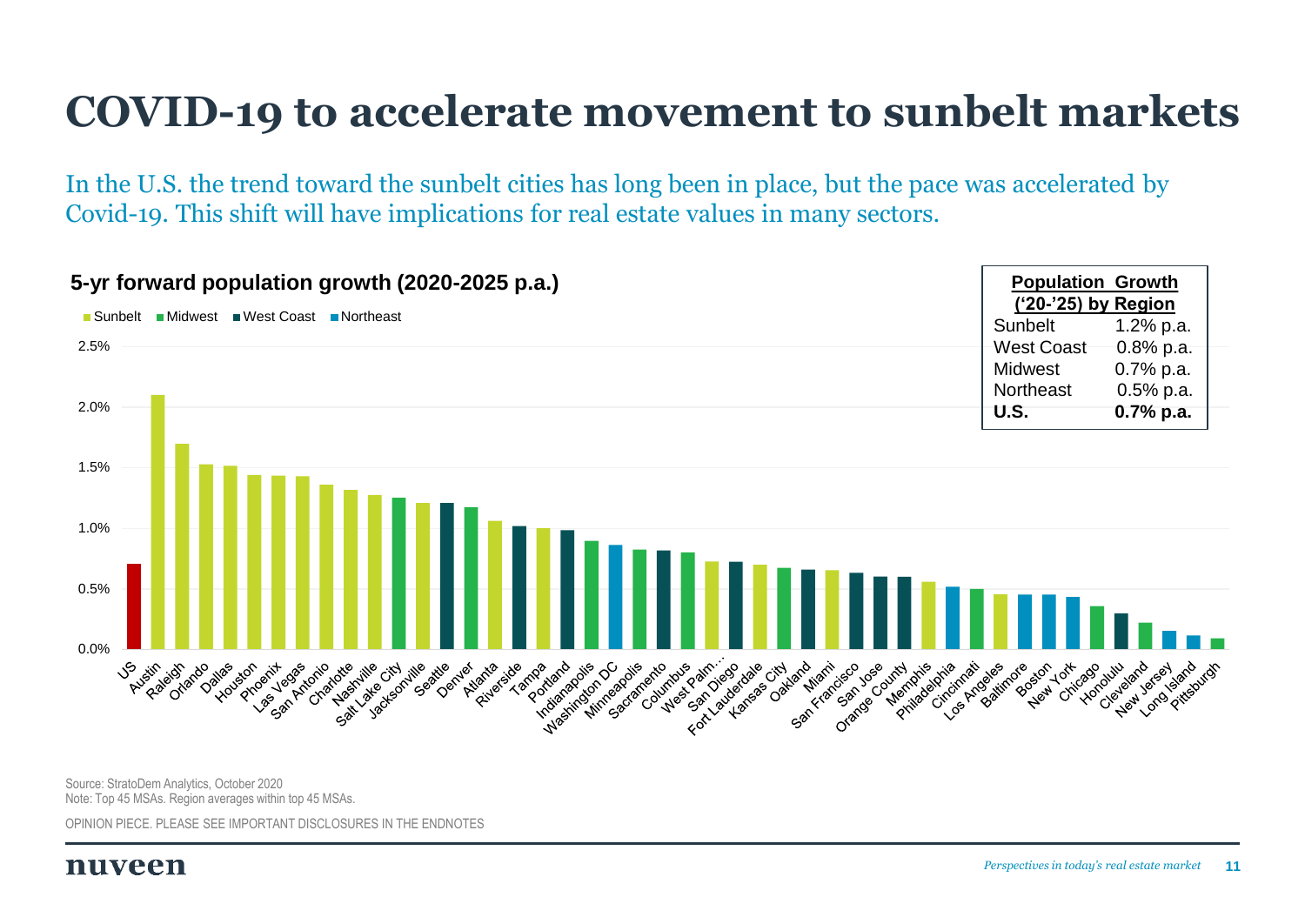### **European & APAC context: similar fundamentals but varied outcomes**



Source: Nuveen, Oxford Economics 2020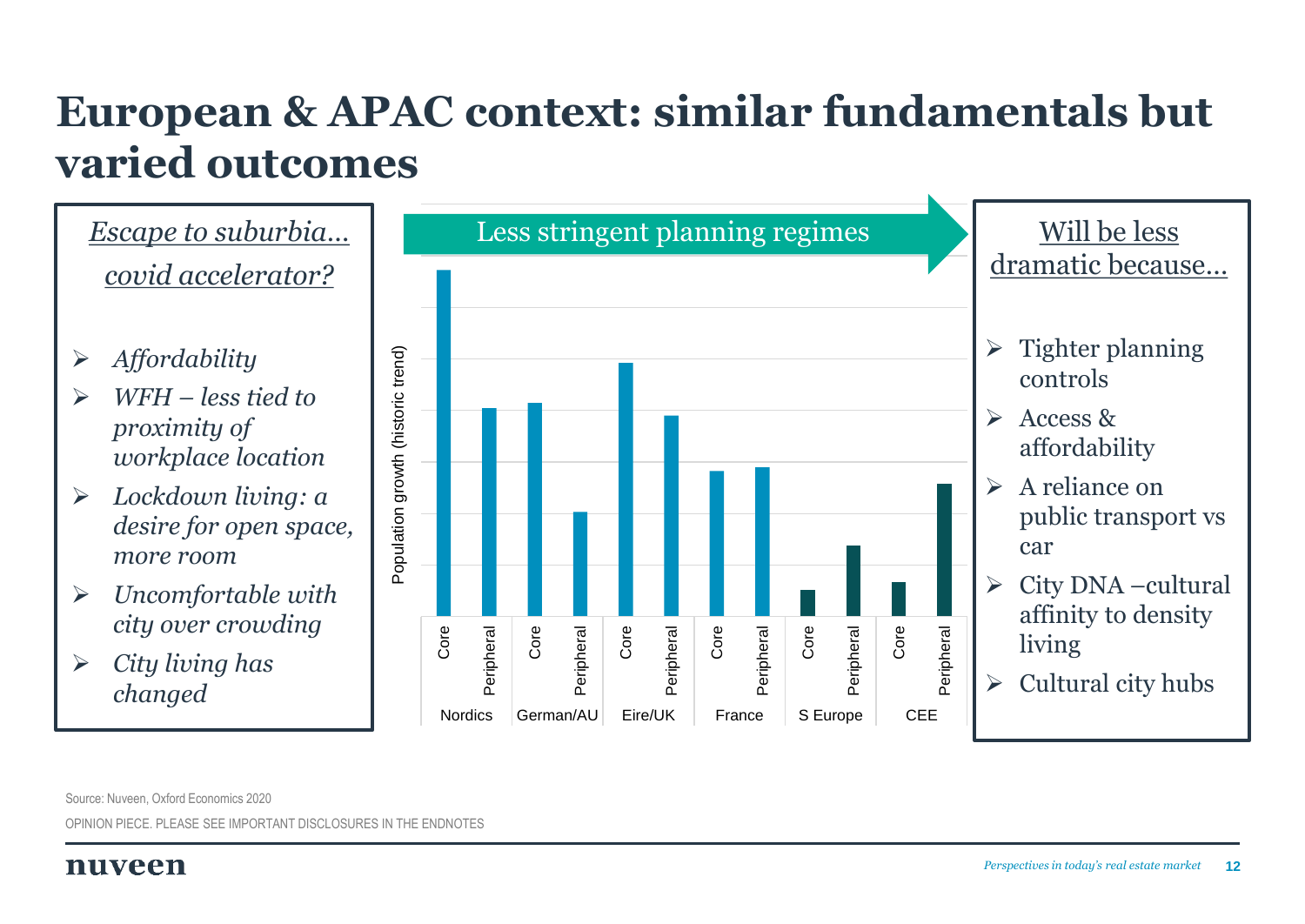### **A decentralised model – the impact on real estate?**

**Hospitality & Retail sector recovery in suburban and smaller towns locations** Footfall at cafes, restaurants, retail & leisure venues as a % of baseline



Source: Nuveen, Oxford Economics 2020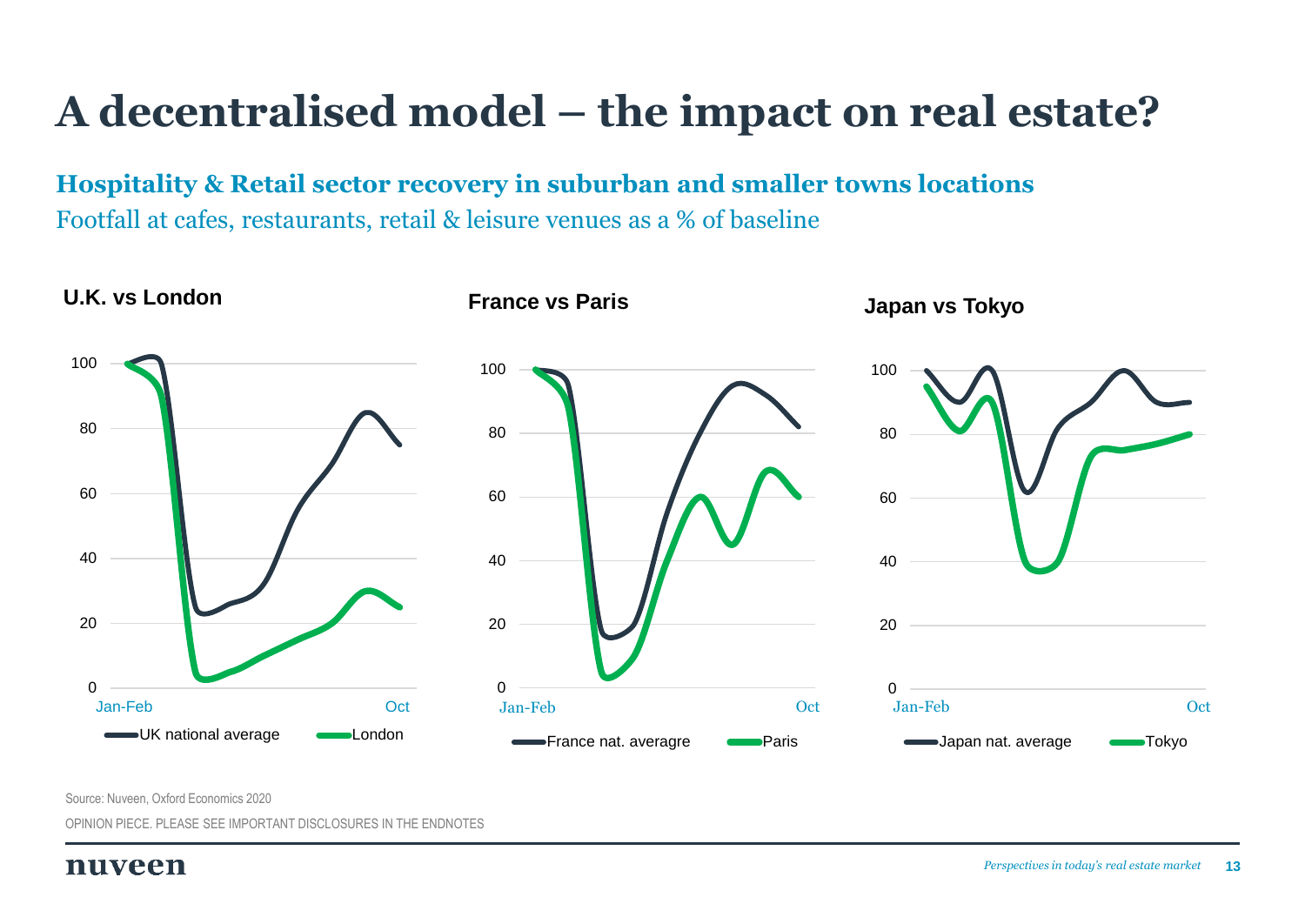### **Which workers will stay home?**

Many factors contribute to the decision to work from home vs. going to the office. We found that commute times and worker age are two of the most important predictors of staying at home.



Source: Eurofound Survey of commute times, PMA estimates for non-capital cities, Oxford economics, Nuveen Real Estate Research analysis.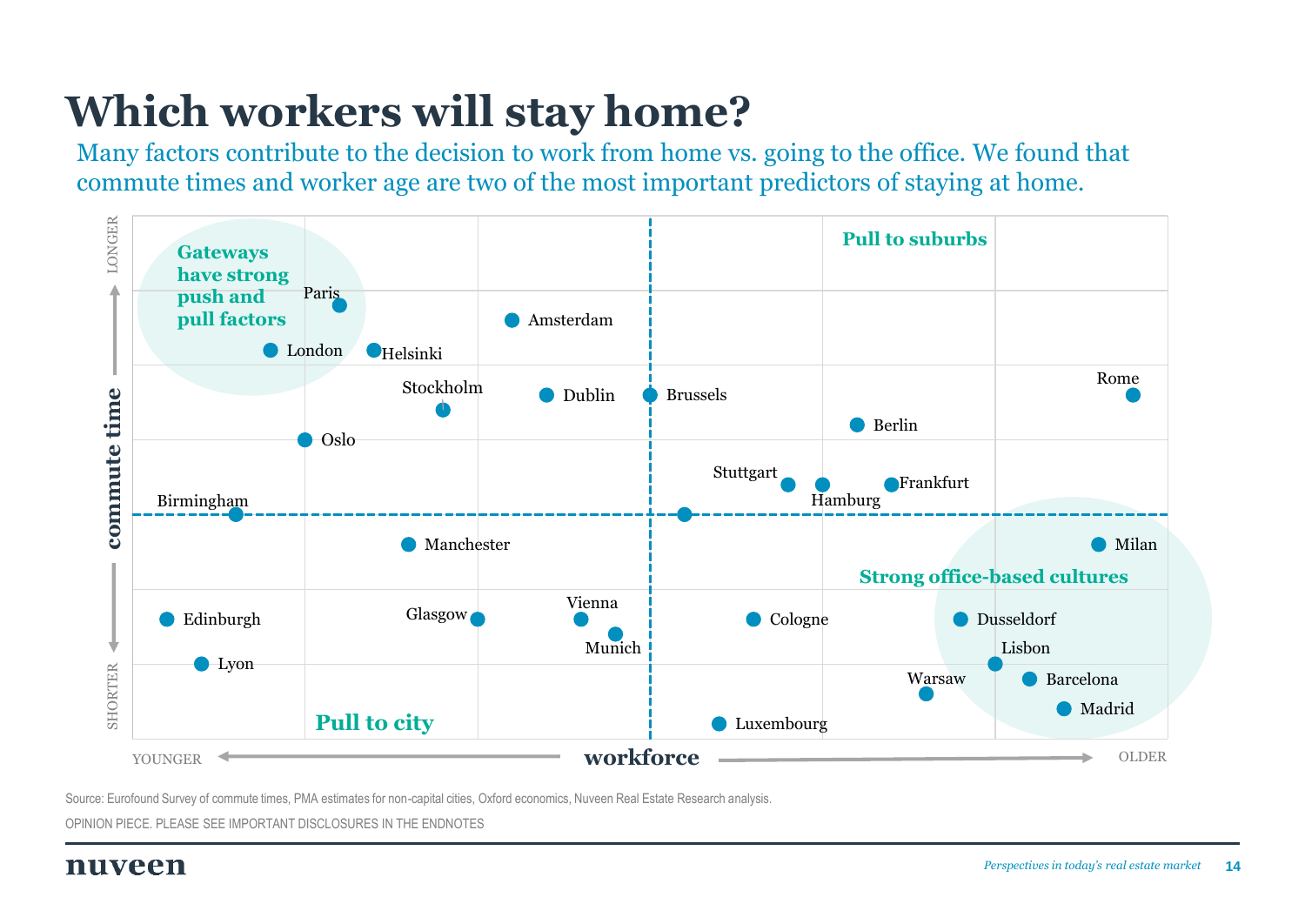## <span id="page-14-0"></span>**Capital flows across regions**

OPINION PIECE. PLEASE SEE IMPORTANT DISCLOSURES IN THE ENDNOTES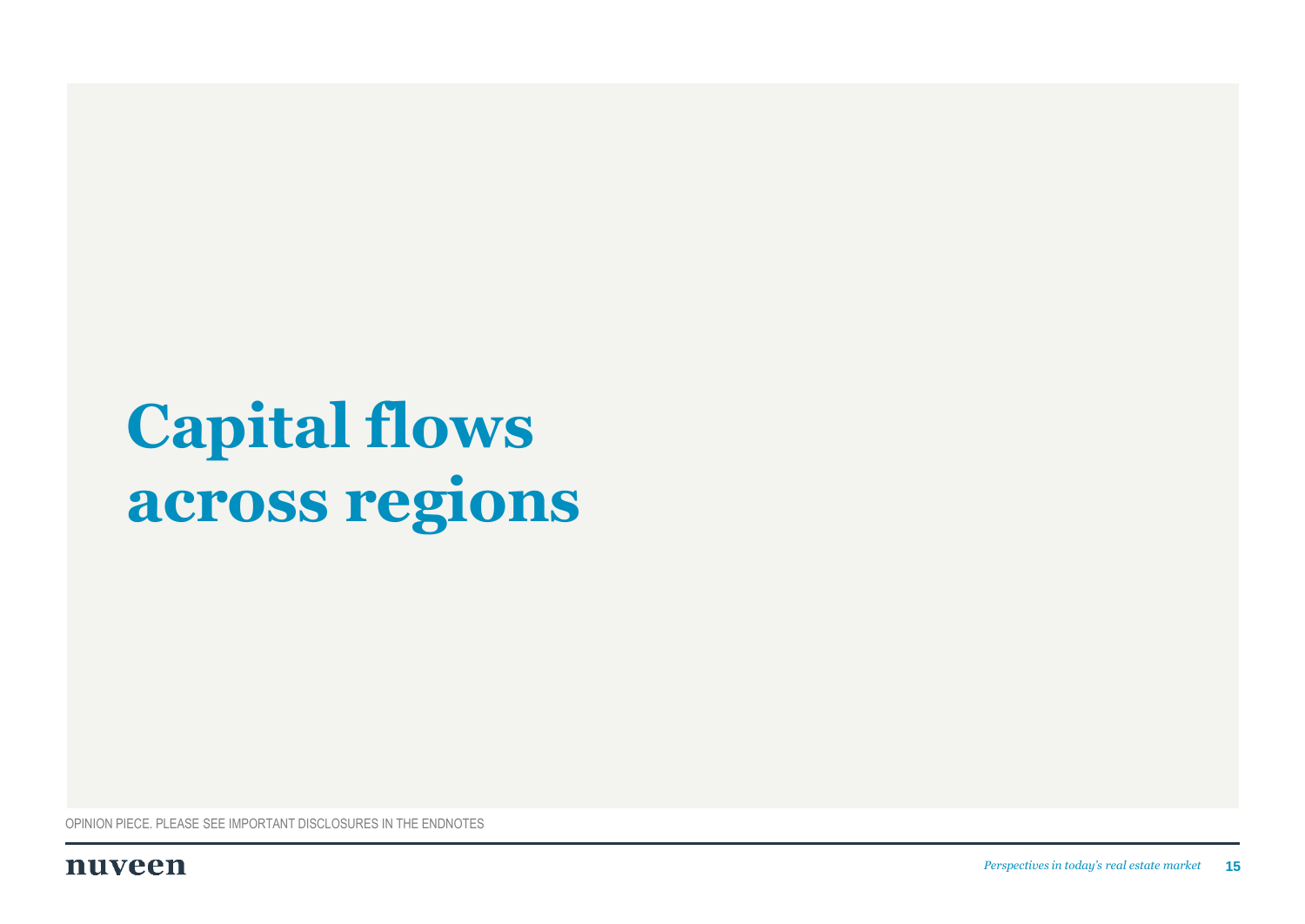### **Capital flows are strong across markets**

Co-ordinated QE action in 2020 dwarves all other years so far and is set to increase liquidity and capital flows into CRE



Source: CEIC, 2020

OPINION PIECE. PLEASE SEE IMPORTANT DISCLOSURES IN THE ENDNOTES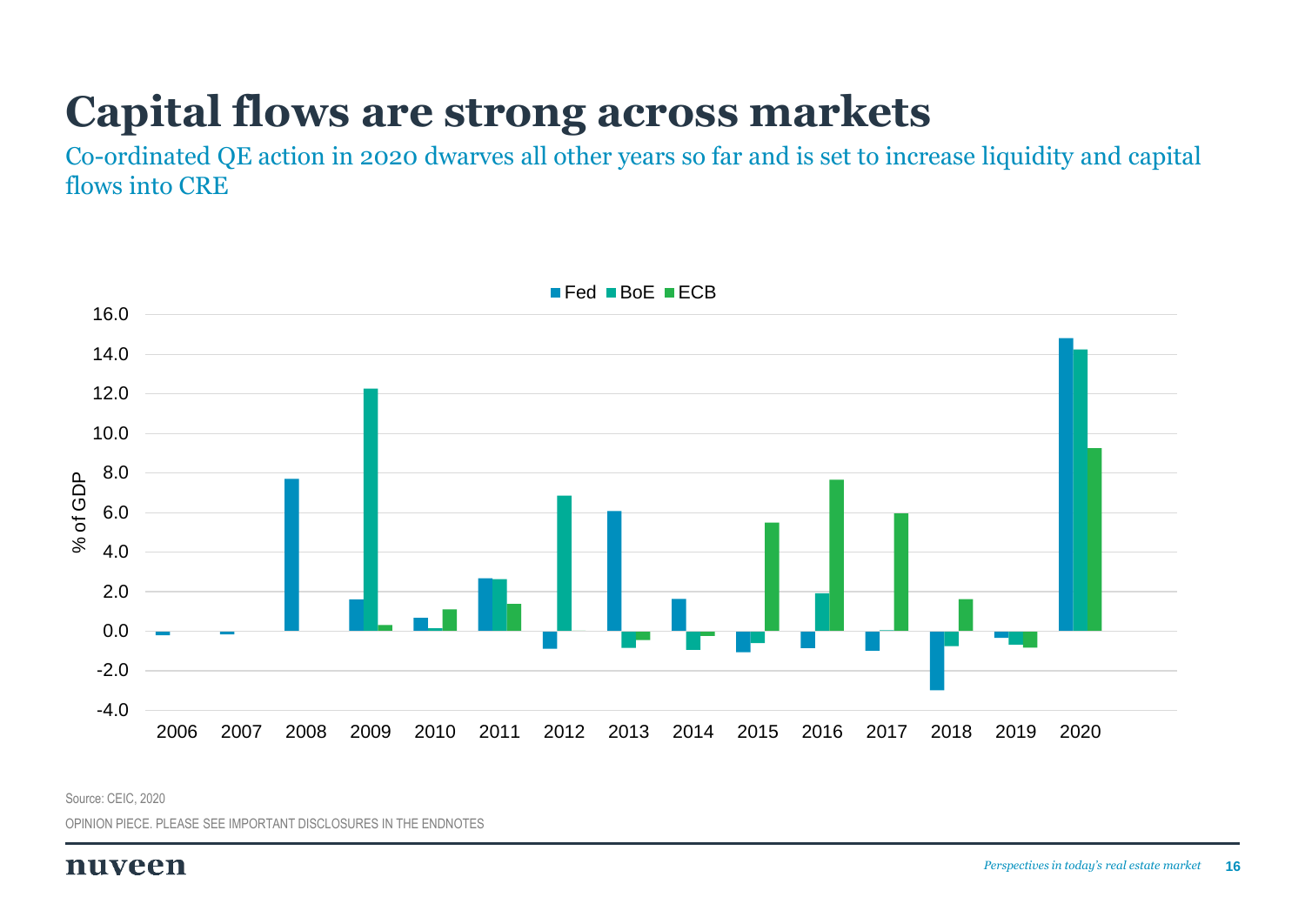### **Fund raising slows but activity is picking up**



#### **Global Quarterly Close-End Private Real Estate Fundraising**

Source: Preqin, Oct 2020

OPINION PIECE. PLEASE SEE IMPORTANT DISCLOSURES IN THE ENDNOTES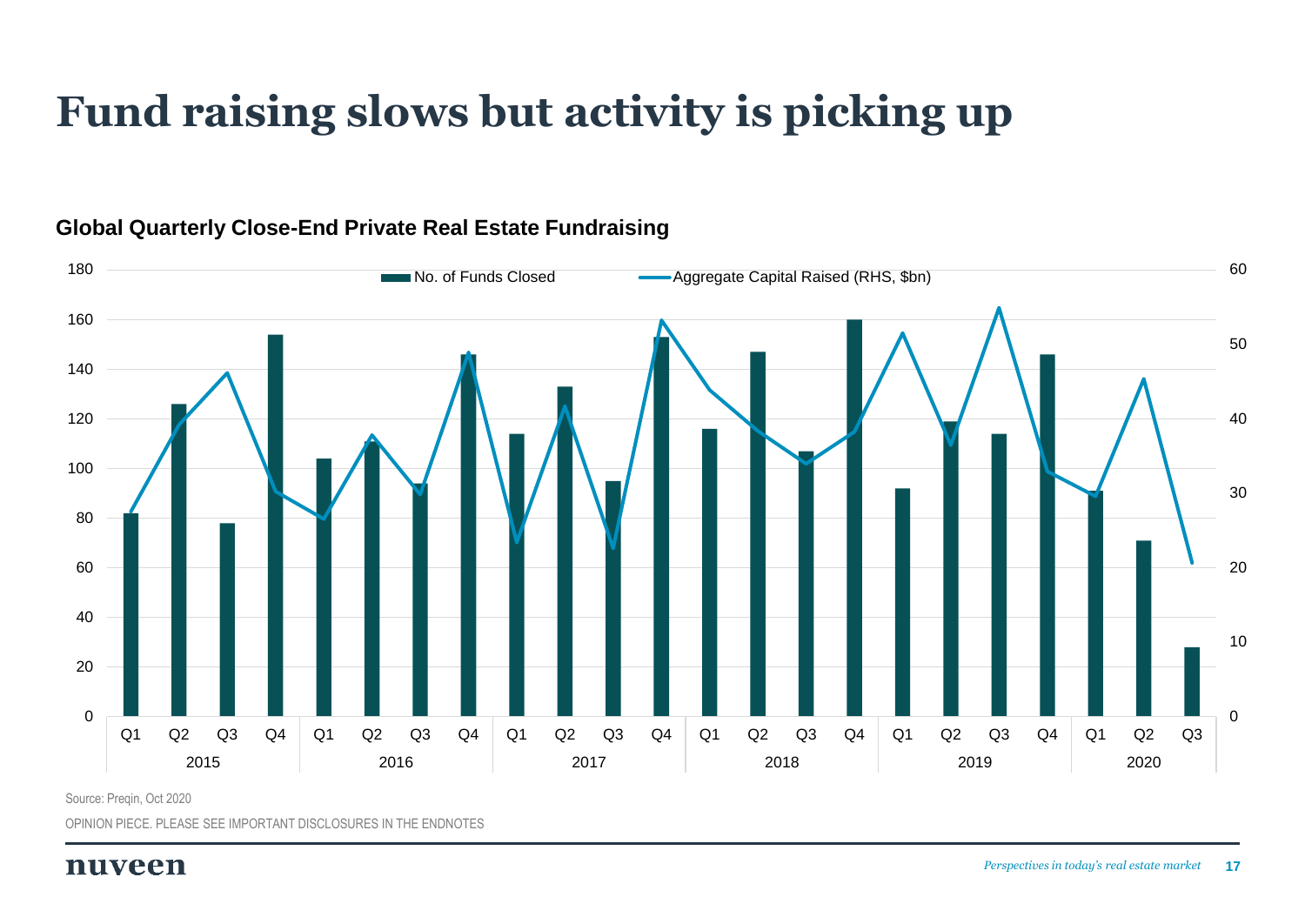### **Global slowdown of real estate investment activity**

Americas showed most significant slowdown (Cumulative deal count to day 320)



Source: RCA

OPINION PIECE. PLEASE SEE IMPORTANT DISCLOSURES IN THE ENDNOTES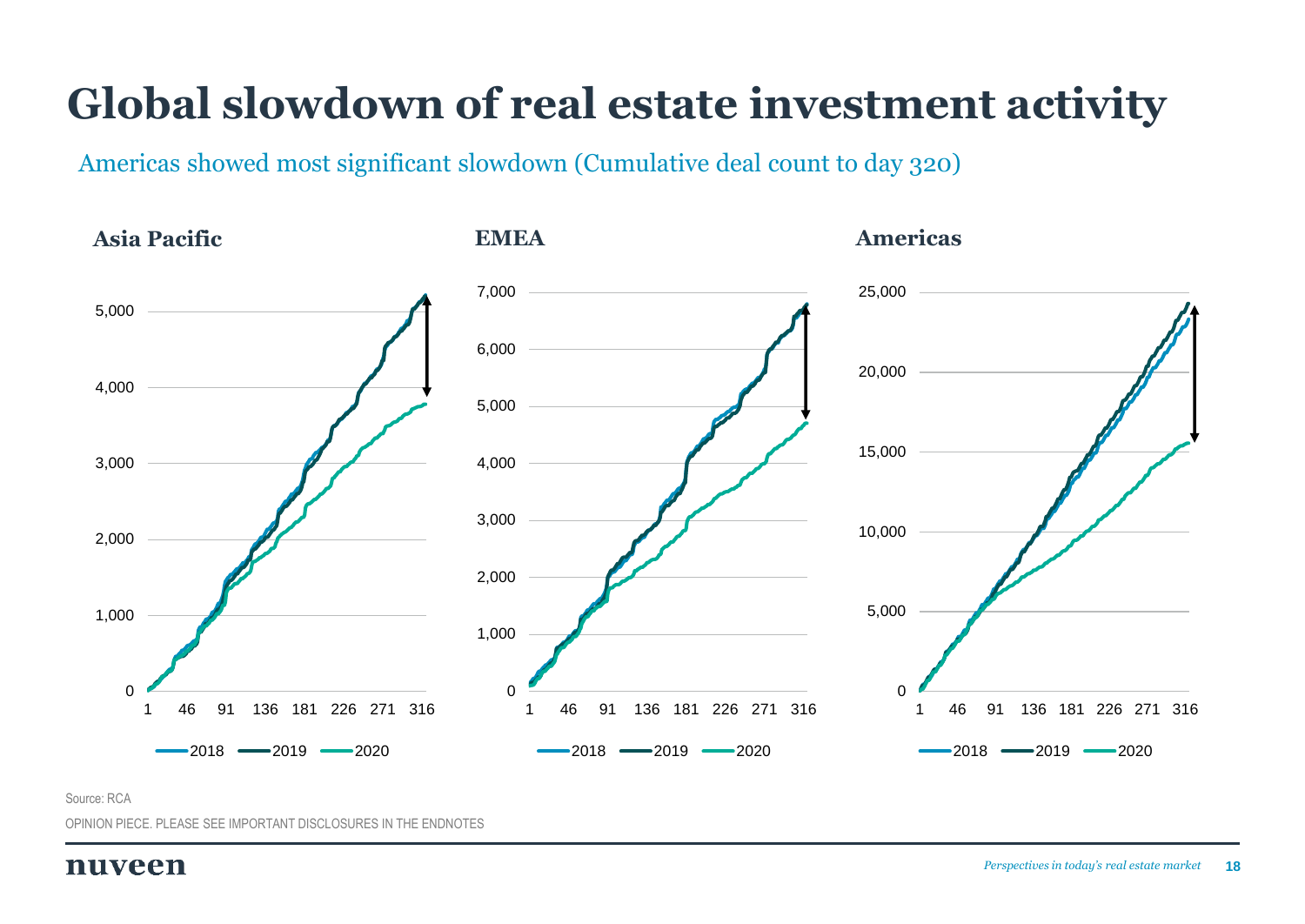### **Key take-aways for 2021**

As we look ahead to the real estate market of this year and beyond, investors will find new opportunities emerging and strategic allocation of assets more important than ever before

- As investment opportunities evolve over the coming decade, we anticipate alternatives institutional deal flow growing from around 12% in the U.S. and under 10% in Europe to more than 50%
- Healthcare will grow as demand for life science facilities, medical offices and senior housing increases
- Technology will establish itself as a real estate 'sector', with strong demand for data centers, controlled environment agriculture and mobile phone towers, challenging traditional definitions of real estate
- Portfolio exposure to traditional office and particularly retail will shrink, making space for alternative sectors
- The focus on apartments in the residential sector will broaden to alternatives such as self-storage, affordable housing, student housing, serviced apartments and single-family rental units
- The rise of ESG and impact investing will re-shape portfolios with net zero carbon buildings and social and community supporting property uses gaining market share